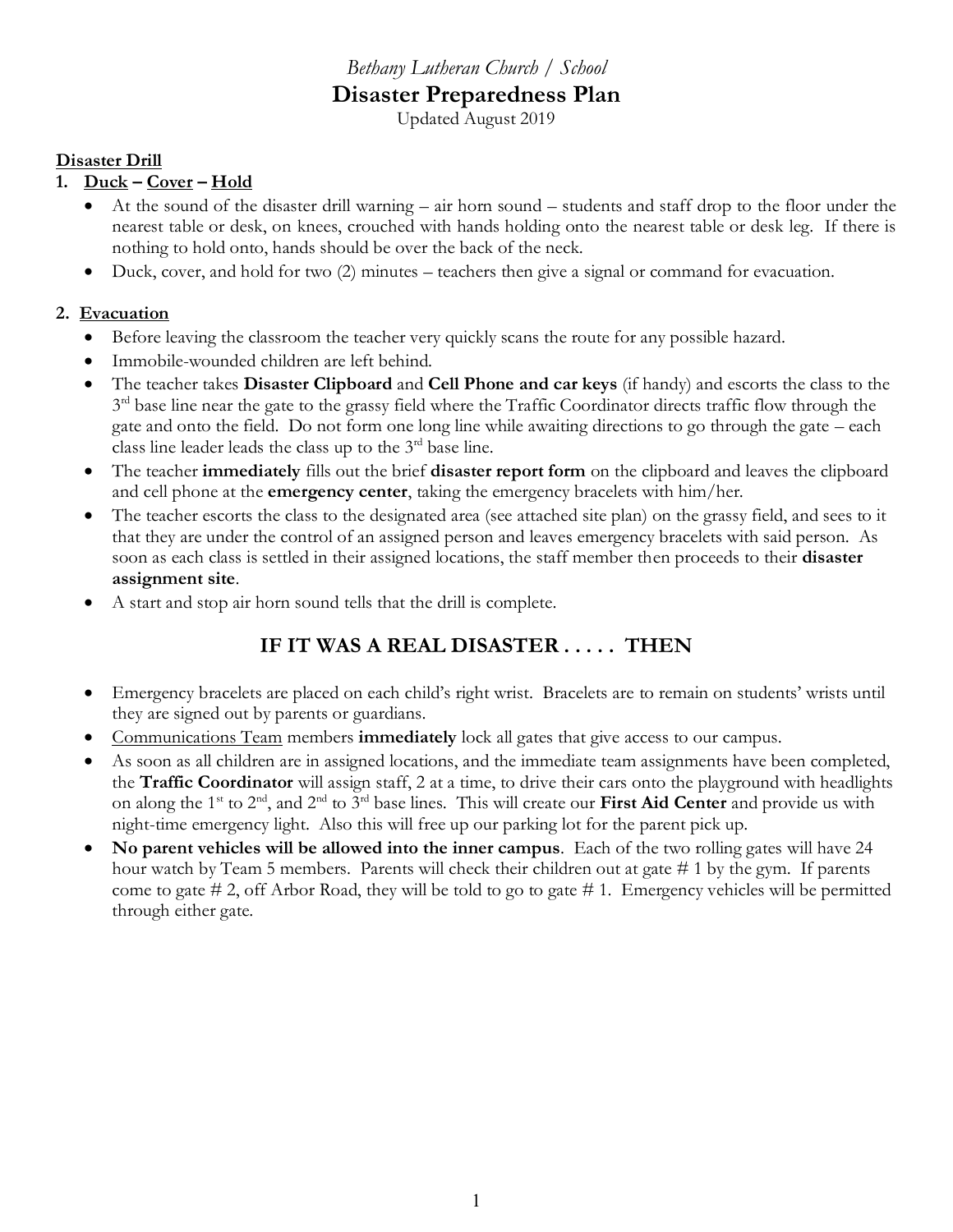# Disaster Teams 2020-2021

\*=captain \*\*=second in command

# **1. Emergency Center**

\*\*T. Simpson K. Imes

**8 a.m. to 4 p.m. 6:30-8:00 AM 4:00-6:00 PM**

\* M. Fink \*C. Brown/Michelle Fischer \*C. Brown/Michelle Fischer

# **2. 1st Aid Center**

#### **8 a.m. to 4 p.m. 6:30-8:00 AM 4:00-6:00 PM**

# \*L. Lange \*Preschool Staff \*Preschool Staff

\*\*Leticia Perez M. Fisher C. Stejskal A. Coleman M. Widmann

# **3. Communications**

#### **8 a.m. to 4 p.m. 6:30-8:00 AM 4:00-6:00 PM**

\*\*C. Morrison M. Shaeffer R. Lopez K. Tucker

\*K. Yoshiyama \*EDC/Preschool Staff \*EDC/Preschool Staff

# **4. Search and Rescue**

**8 a.m. to 4 p.m. 6:30-8:00 AM 4:00-6:00 PM**

\*A. Einspahr \*EDC/Preschool Staff \*EDC/Preschool Staff

A. Arzaga K. Kritzer S. Lee S. Moorman K. Lopez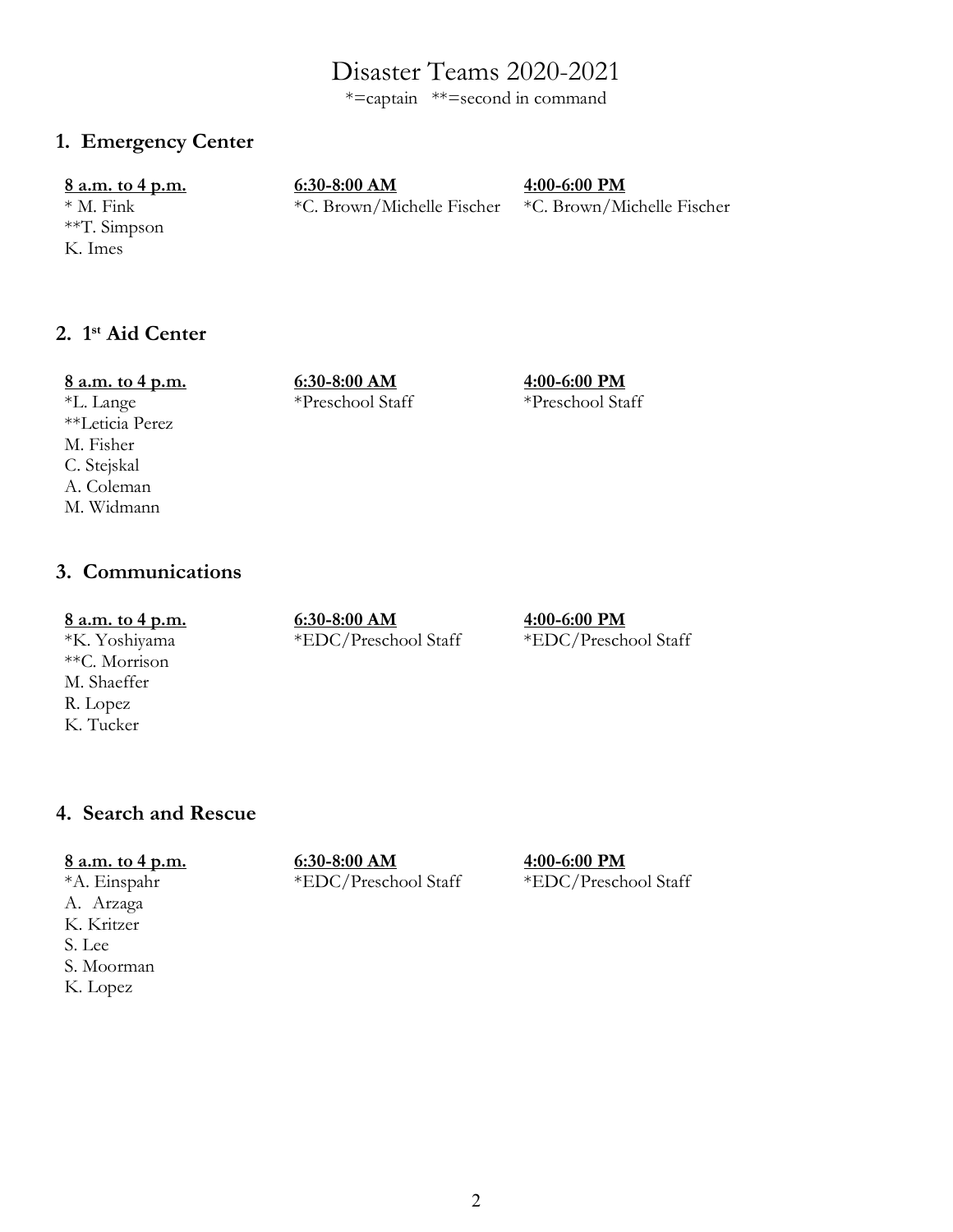# **5. Security and Order**

\*\*A. Bardeleben K. Blake M. Rodrigues J. Moorman Preschool Teachers Dayschool Aides

# **6. Supplies and Food**

K. Fink A. Lagana

B. P.Brege

# **8 a.m. to 4 p.m. 6:30-8:00 AM 4:00-6:00 PM**

\*A. Morner \*EDC/Preschool Staff \*EDC/Preschool Staff

**8 a.m. to 4 p.m. 6:30-8:00 AM 4:00-6:00 PM** \*S. Hinrichs \*EDC/Preschool Staff \*EDC/Preschool Staff

# **7. Parking Lot/Traffic Control**

\*\*L. Joanes S. O'Conner

**8 a.m. to 4 p.m. 6:30-8:00 AM 4:00-6:00 PM** \*C. Evans \*EDC/Preschool Staff \*EDC/Preschool Staff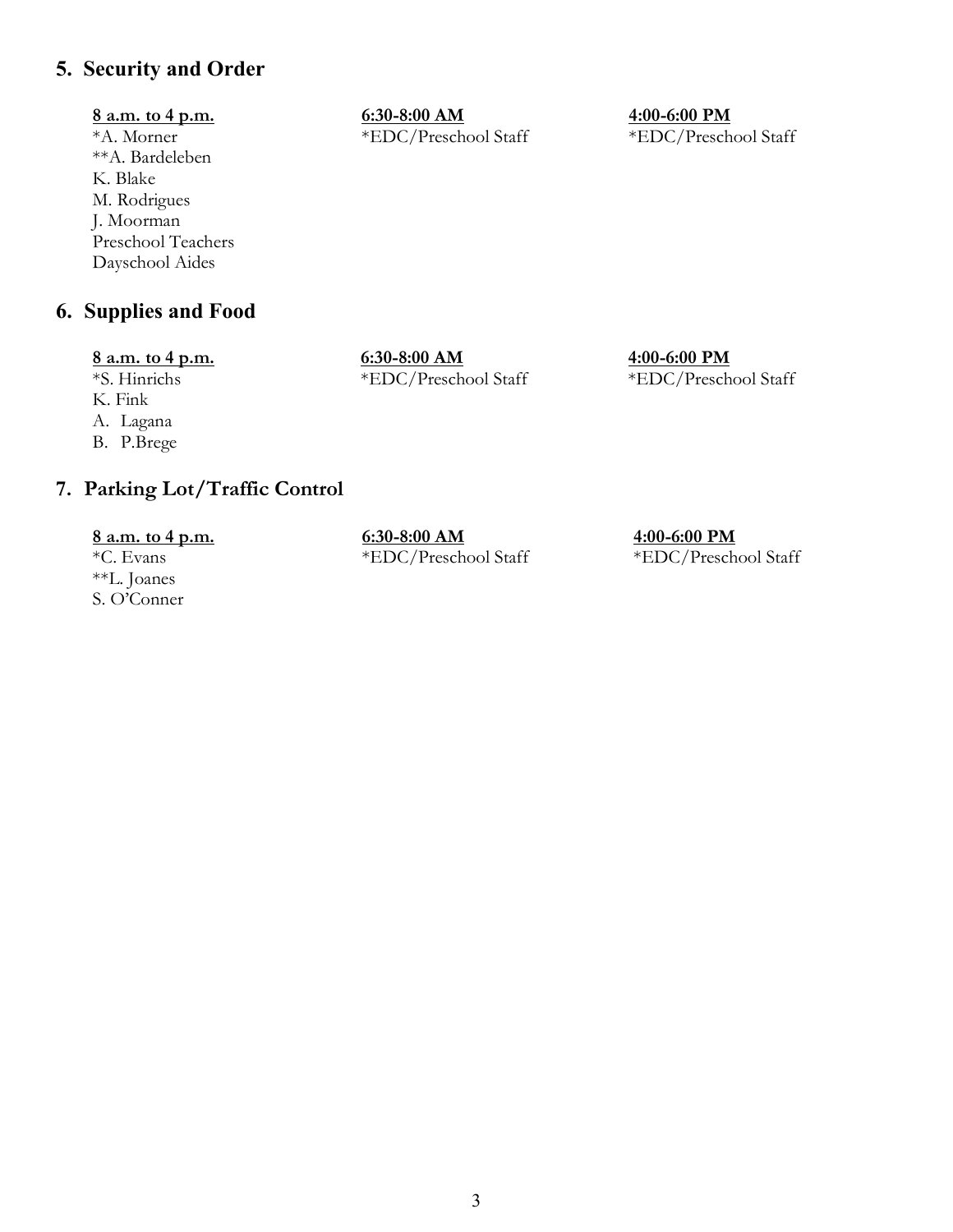# **EACH TEAM MEMBER IS REQUIRED TO HAVE A PERSONAL DISASTER KIT IN STORAGE HERE ON THE CAMPUS. Include the following:**

# **Change of clothing, sweater/jacket, heavy-duty shoes, 7 days of needed medication, spare glasses, personal items, etc.**

# **Team Functions**

Team 1: Emergency Center (on blacktop in front of play equipment)

- 1. Account for the presence of all students (use Master Roster in Supply Shed) and staff. Note those that are missing/absent.
- 2. Implement and coordinate all disaster operations.
- 3. Get Emergency Cards from office staff (they will bring them out.)
- 4. Control internal communications.
- 5. Use student runners to convey messages to other centers.

Team 2: First Aid Center (under backstop)

- *1.* Meet at the FIRST AID CENTER after checking in your class.
- *2.* Set up a triage examine each of the wounded and establish a priority with the most wounded receiving aid first, etc.
- 3. Go to the SUPPLIES CENTER to get first aid supplies, blankets, shades, tarps.
- 4. Administer first aid and record information on the extent of the injury and the first aid administered.
- 5. Determine the need for outside medical assistance and contact the COMMUNICATION CENTER.
- 6. Use student runners to convey messages to other centers.

# Team 3: Communications Center

- 1. Immediately lock all gates that give access to our campus.
- 2. Determine which of our offices (church, Pre-School, EDC, Day-School) are safe and which of our phone lines are in working order. Make sure this information gets to the EMERGENCY CENTER.
- **3.** Receive all incoming phone calls with short, reassuring, answers. **Children will not be brought to the phones, nor will they be allowed to phone out in the first 3-4 hours after the disaster.**
- 4. One team member stays at the EMERGENCY CENTER to monitor emergency information from the radio. **KFWB 980 AM KABC 790 AM.** Get a clipboard and pad from the SUPPLY CENTER for writing and recording messages.
- 5. Use student runners to convey messages to other centers.

## Team 4: Search and Rescue

- 1. Meet at the EMERGENCY CENTER after checking in your class.
- 2. One team member shut off the utilities get the tool from the SUPPLY CENTER.
- 3. Get the list of the left-behind injured and quickly begin to evacuate the immobile wounded.
- 4. Check out necessary tools such as pick axes, pry bars, stretchers, and the like from the SUPPLY CENTER.
- 5. Due to potential aftershocks, it is necessary to use some haste.
- 6. Prioritize rescues doing the easiest ones first.
- 7. Leave any fatalities where they are so that the proper civil agencies can deal with them.
- 8. Use student runners to convey messages to other centers.

## Team 5: Security – Order

- 1. Team members stay with the children. As other staff members complete their tasks, they will join you.
- 2. Captain send one member to doublecheck that all gates are locked.
- 3. Captain/Second-in-command: Set up a table and 2 chairs at each rolling gate.
- 4. Get the Emergency Cards and Master roster from the EMERGENCY CENTER and take to gate #1.
- 5. Keep very careful records on Master Roster of children who have been checked out to parents or designated guardians. Make sure each child that you release is **signed out** by a proper parent or guardian. As the child is released, cut off his/her bracelet and have parent/guardian sign the back. Keep the bracelets.
- 6. Captain set up a schedule of gate monitors so that there are 2 persons at each gate around the clock.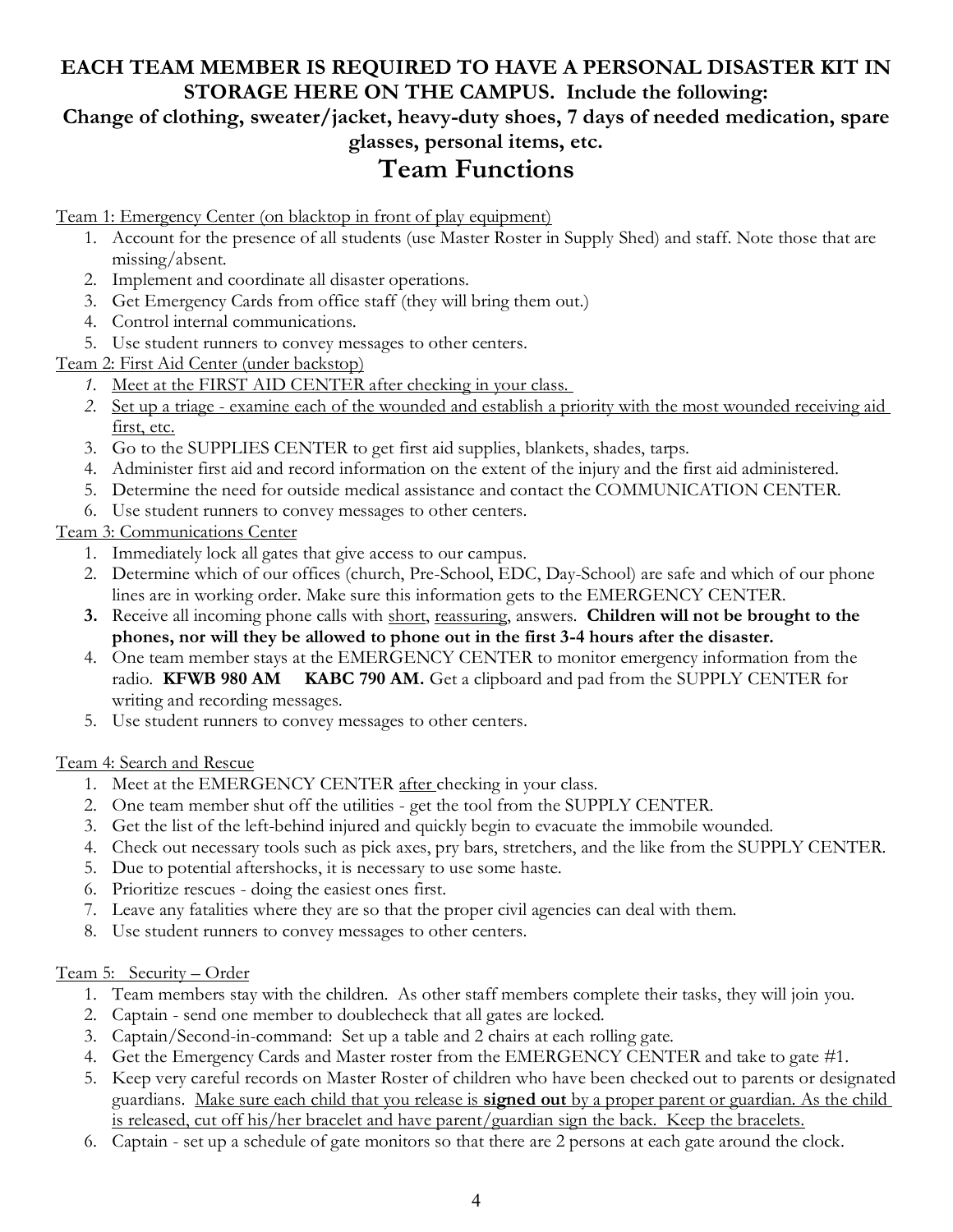### Team 6: Supplies – Food

- *1.* Open the SUPPLY CENTER storage shed. Set up your table.
- 2. Find the Master Roster and have it ready to issue to the proper team.
- 3. Find the First Aid Supplies and have them ready for the team.
- 4. Find the rescue tools and have them ready for the team.
- 5. Find some comfort food (candy, grahams etc) and do a distribution.
- 6. Find the latrine equipment/supplies and have them ready for set up.
- 7. Find the food plan/menus and organize food preparation and distribution.

### Team 7: Parking Lot/Traffic Coordinator

- 1. Direct traffic flow.
- 2. Keep pathways clear for emergency vehicles.
- 3. If necessary, direct staff members to drive their cars to first aid site to use headlights for emergency lighting.

#### Classroom Teacher - Pre Disaster Responsibilities

- *1.* Print up/update the identification wrist bands; put in baggie attached to the **Emergency Clipboard**. These should be boldly printed with first and last names.
- 2. Each day, attach your copy layer of the absence list to the **Emergency Clipboard**.
- 3. See to it that your personal emergency kit is prepared and in the storage facility.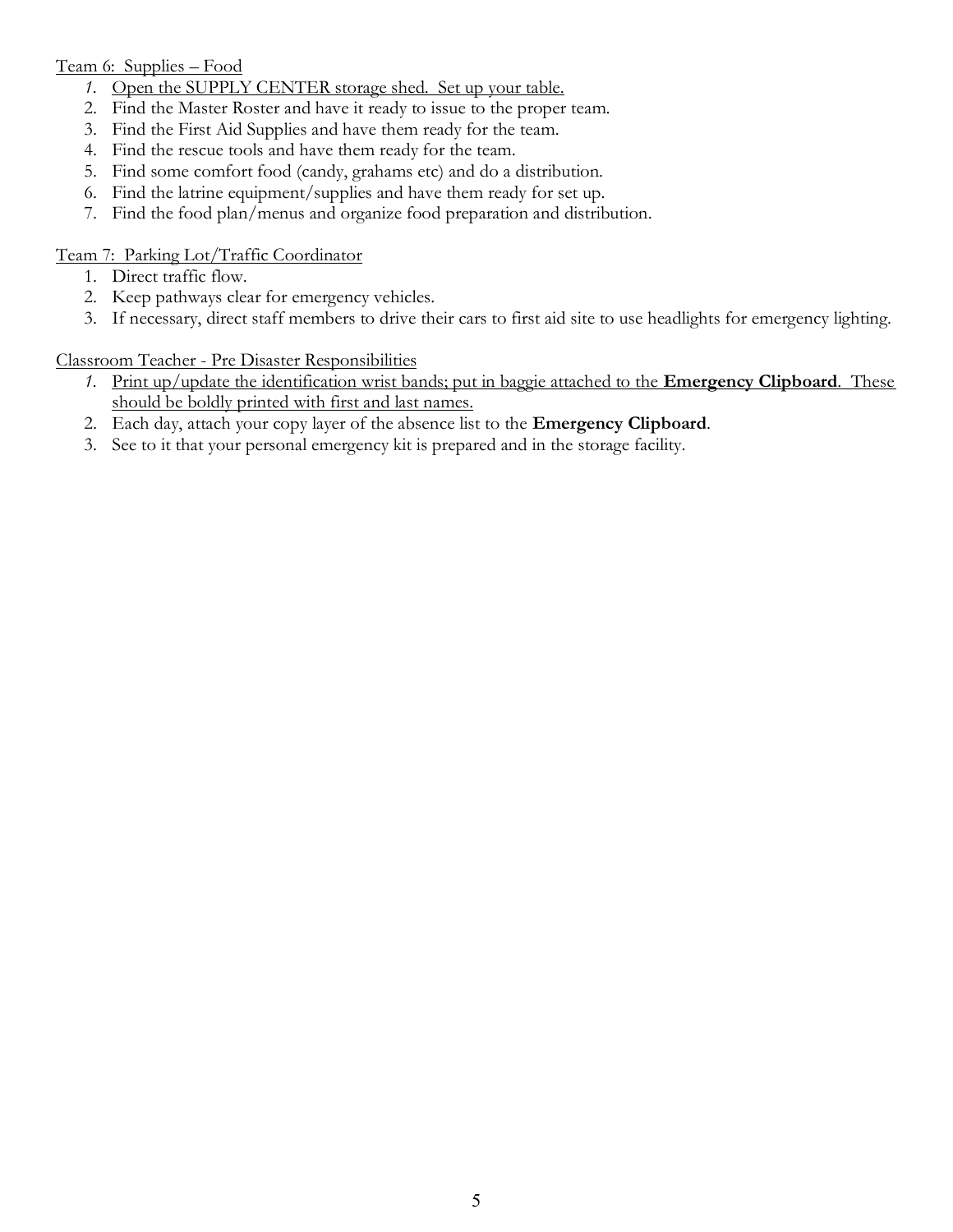# **THE EVACUATION SITE**

*Mark Twain Playground*



ROLLING GATE # 2: Only emergency vehicles may enter here.

ARBOR ROAD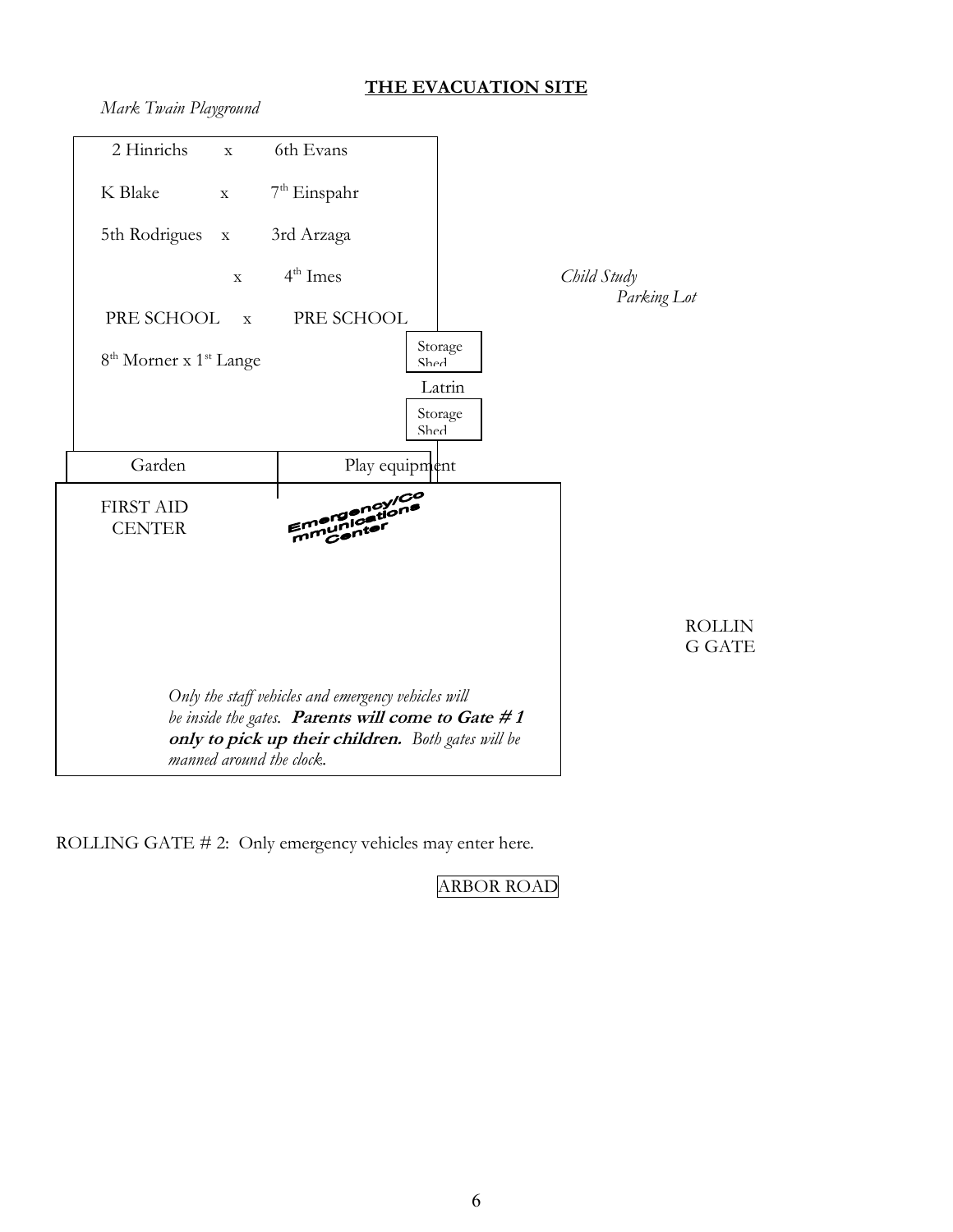### **Lockdown/Lockout Procedures**

*Revised December 2019*

Bethany Lutheran School students and staff are trained in safety procedures utilizing the SafeKids H.E.R.O. curriculum. "H.E.R.O." stands for "Hide, Escape, Run, Overcome," skills that students and staff may use in any violent situation, even outside of the school setting.

#### Lockdown/HIDE! (in cases of immediate threat):

The decision to place the school on Lockdown or to lift a Lockdown may come from the Principal (or his/her designee in their absence) or local law enforcement. When an alarm *(sustained recess bell)* and announcement is made over the intercom:

Outside the classroom:

- Teachers should yell "HIDE! HIDE! HIDE!" and begin clearing students from walkways and playground areas immediately and direct them to the nearest classroom or rooms of safety.
- Assist those needing special assistance. Also give visual signals if there are any auditorily-challenged students.
- Depending on the circumstances, teachers and students may need to escape/leave the campus to areas other than the classrooms if there is no safe way to return to the classroom(s). Teachers should establish a meeting place such as Pan Am Park or Mark Twain Elementary and yell "RUN, RUN, RUN!!"

In the classroom:

- Teachers should yell "HIDE! HIDE! HIDE!" in addition to giving visual signals if there are any auditorily-challenged students.
- Close and lock all windows and doors. Turn all lights off and consider the following:
	- 1. Students should be directed to barricade the appropriate doors with nearby objects (desks, chairs, etc.). No one should leave or be let in for any reason once the doors are locked/barricaded.
	- 2. Stay away from all doors and windows. Teachers and students should find the "Safety Triangles" in the room and remain in those areas until safe to stop Lockdown procedures.
	- 3. Keep students away from doors and windows. Classrooms with a door window only should block the window with a piece of paper, cardboard, or other items. Such items should be accessible and on/near the door.
	- 4. If students are in other rooms (music, multipurpose, computer lab) they should remain there, as long as they have the ability to lock/secure the area they are in.
	- 5. Students in the gym or the church should head to the nearest safe room/area (youth room, locker room, Parish Lounge, kitchen) or escape the campus through the parking lot, depending on the circumstances. If escaping, teachers should establish a meeting place and yell "ESCAPE, ESCAPE, ESCAPE!"
	- Once inside, teachers and students should remain quiet after building the barricades and locating "Safety Triangles" and/or a "Hideout" or "Holdout."
	- Teachers should take roll and account for students when it's safe to do so.
	- All messaging in reference to all-clear, updated information, evacuation orders, etc. will come via school intercom. Teachers should have access to their cell phones for two-way communication with the office or emergency personnel.